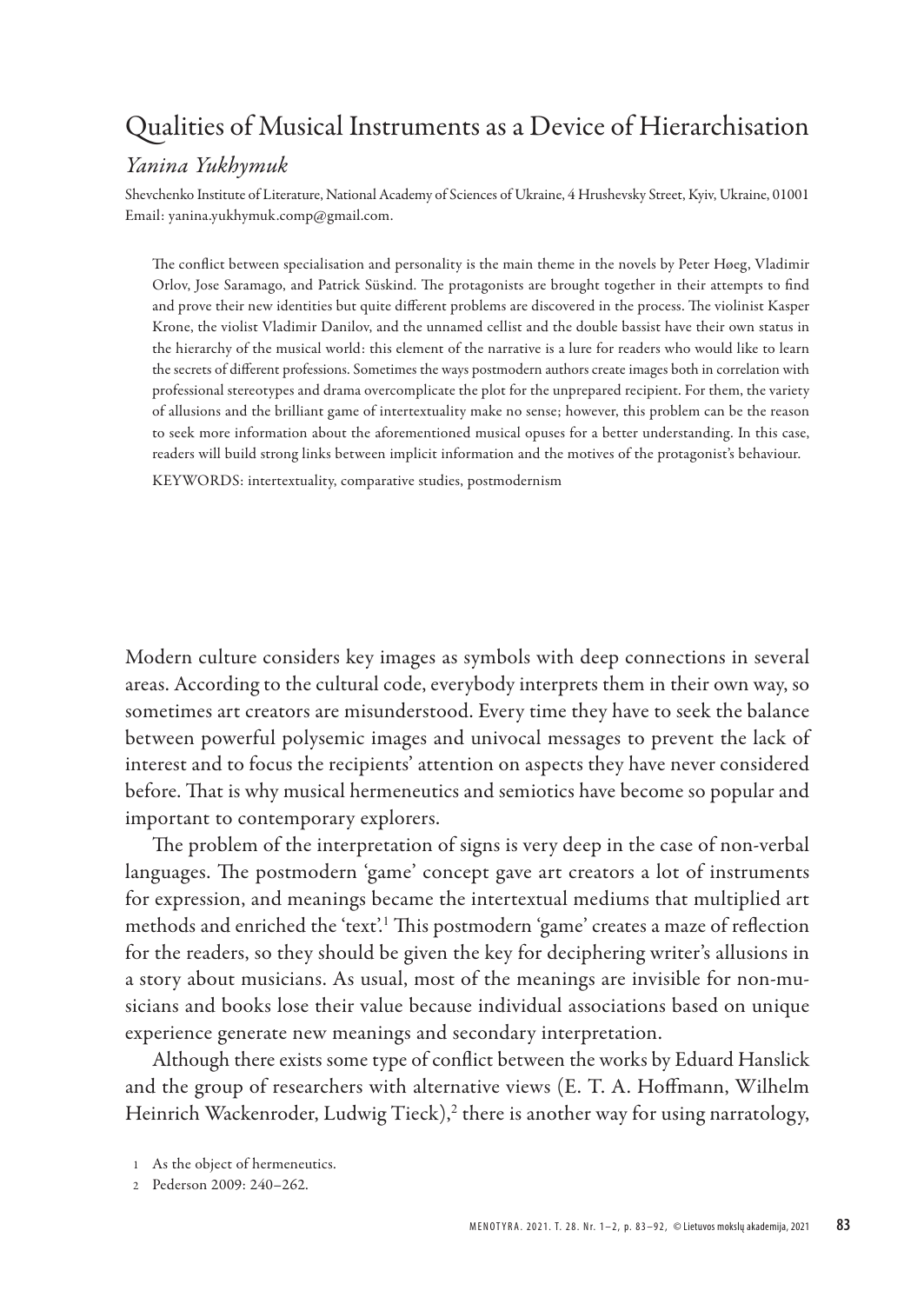hermeneutics, and semiotics. For example, on the one hand, Susanne K. Langer agrees with the concept of absolute music by Carl Dahlhaus and considers that all modes of human comprehension are forms of symbolic transformation and that music may serve as a paradigm of a symbolic system. Hence, on the other hand, she thinks that musical works may be credited with meaning, but it is not possible to inform what exactly this meaning is. This point of view directs to the assumption about the increasing role of the intrinsic nature of music, which influences readers aware of the 'programme' of the cited music or the referent of allusion.

Does it mean that all aspects of the musician's life become the signs for listeners and readers? Probably, if the writer uses them for enriching their story with important details and inventing a special cultural code between the creator and the user. And if the hidden meaning of non-verbal citations is used as an invitation to the investigation, signs that can be decoded with associations appear to explain something unusual or highlight the implicit meaning. One of those is gender identity of musical instruments.

Since ancient times, musicians have been choosing instruments according to their physical abilities. Besides, appearance also influences the perception and formation of associative relationships regarding the gender of an instrument in the public perception. However, the perception of musicians and composers themselves has always been less based on the external characteristics of the instrument or the performer (who were predominantly male<sup>3</sup>) than on the expressed possibilities of timbres and the possibility of creating a special texture of sound of an ensemble or an orchestra. Such differences, of course, create discrepancies that are reinforced by gender stereotypes previously propagated in music schools.<sup>4</sup> Figure 1 demonstrates male domination that is still relevant in academic music.<sup>5</sup> The photo does not contain all the members. Only 15 of 145 permanent members of Vienna Philharmonic Orchestra are women.

In the article 'Sex-Role Associations of Music Instruments and Occupations by Gender and Major', Philip A. Griswold and Denise A. Chroback<sup>6</sup> observe that stereotyping of the sex-role and sex differences in vocational preferences are well developed by early childhood. They made conclusions after studying Harold F. Abeles and Susan Y. Porter<sup>7</sup> survey with four groups (two opposite pairs). Respondents

5 Nayeri, F. When an Orchestra Was No Place for a Woman. https://static01.nyt.com/images/2019/12/27/ multimedia/27SP-ORCHESTRA-INYT-2/merlin\_166091778\_eed1313f-ef34-4bd2-aae2-fbe7a98ee677 mobileMasterAt3x.jpg [accessed 2021 March 16]

<sup>3</sup> Writers quite often use the stereotypical image in their novels, extrapolating the correlation between the number of male and female characters to the relationships between musicians and their partners.

<sup>4</sup> Redell, M. Sexism totally discredits women's success, even when they have the same results as their male colleagues. Thus, the image of a male musician-protagonist is usually used in fiction.

<sup>6</sup> Griswold, Chroback 1981: 57–62.

<sup>7</sup> Abeles, Porter 1978: 65–75.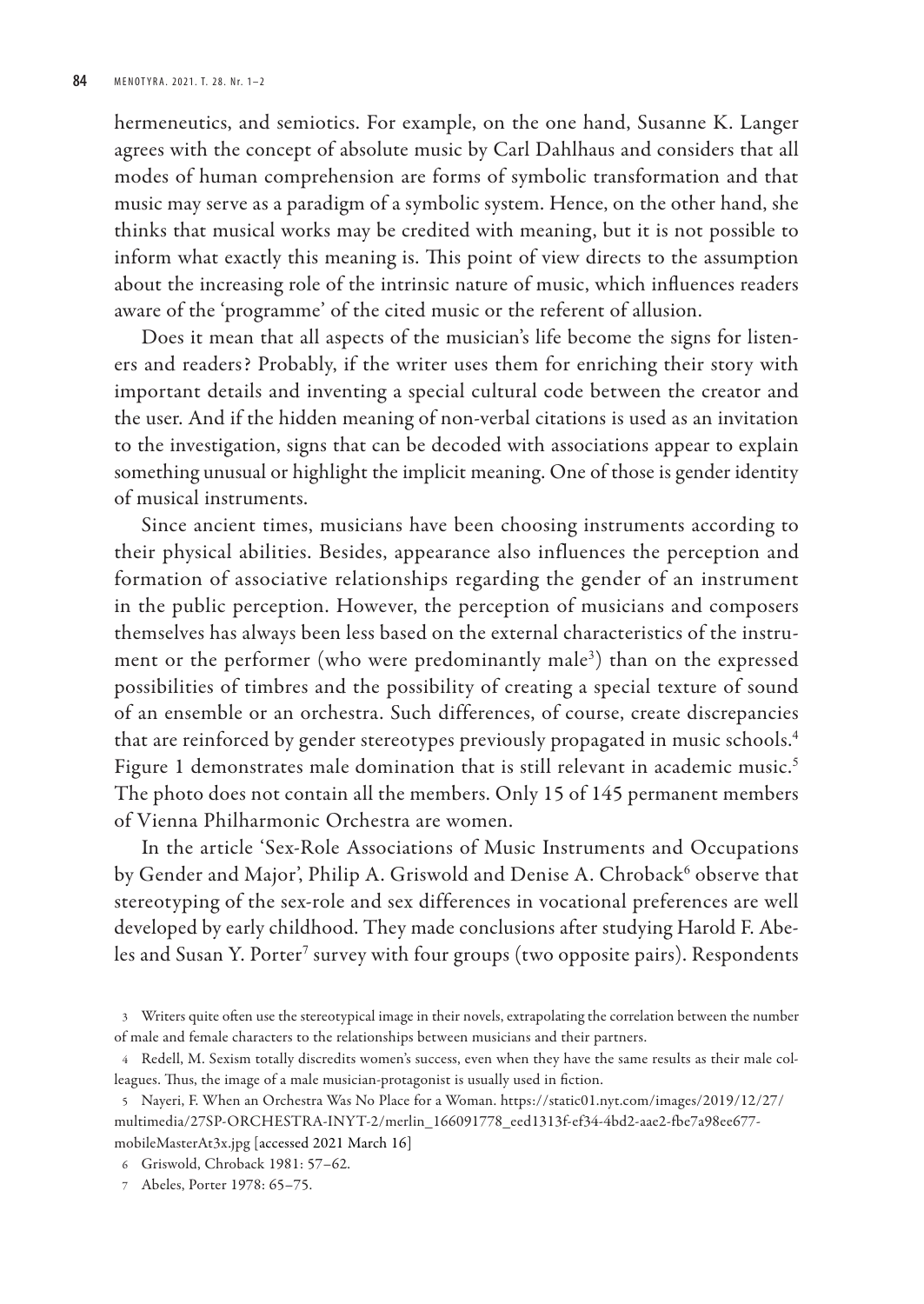

Fig. 1. Gender stereotypes in a symphonic orchestra

had to associate instruments with feminine and masculine connotations. As we can see in Fig. 2, results vary in major/non-major pair, but have a little difference in male-female pair.<sup>8</sup>

The findings show that gender associations have been prevalent for more than 30 years. Though Delzell and Leppla (1992) reported a slight reduction of the range in the normalised instrument gender scale compared to the Abeles and Porter's first study (1978), no additional lessening of instrument gender associations has occurred over the next 15 years (see Delzell and Leppla<sup>9</sup>). Graham singled out such factors determining these gender associations of the instrument as physical properties of the instrument, male or female relatives' and teachers' influences. Katherine Sinsabaugh supplemented this list with peer impact, personal inclinations, school environment pressure as well as instrument sound, students' body sizes, their ethnic origin, and the like.<sup>10</sup> Finally, Abeles concluded that different conflicting stereotypes urge students to choose a particular musical instrument to play.<sup>11</sup>

This trend is illustrated with the gender instrument correlation in the performer populations of 40 international orchestras from the UK, Europe, and the USA (see Table).

- 9 Delzell, J. K., Leppla, D. A. 1992: 93–103.
- 10 Abeles 2009: 136.
- 11 Abeles 2009: 127–139.

<sup>8</sup> Ibid.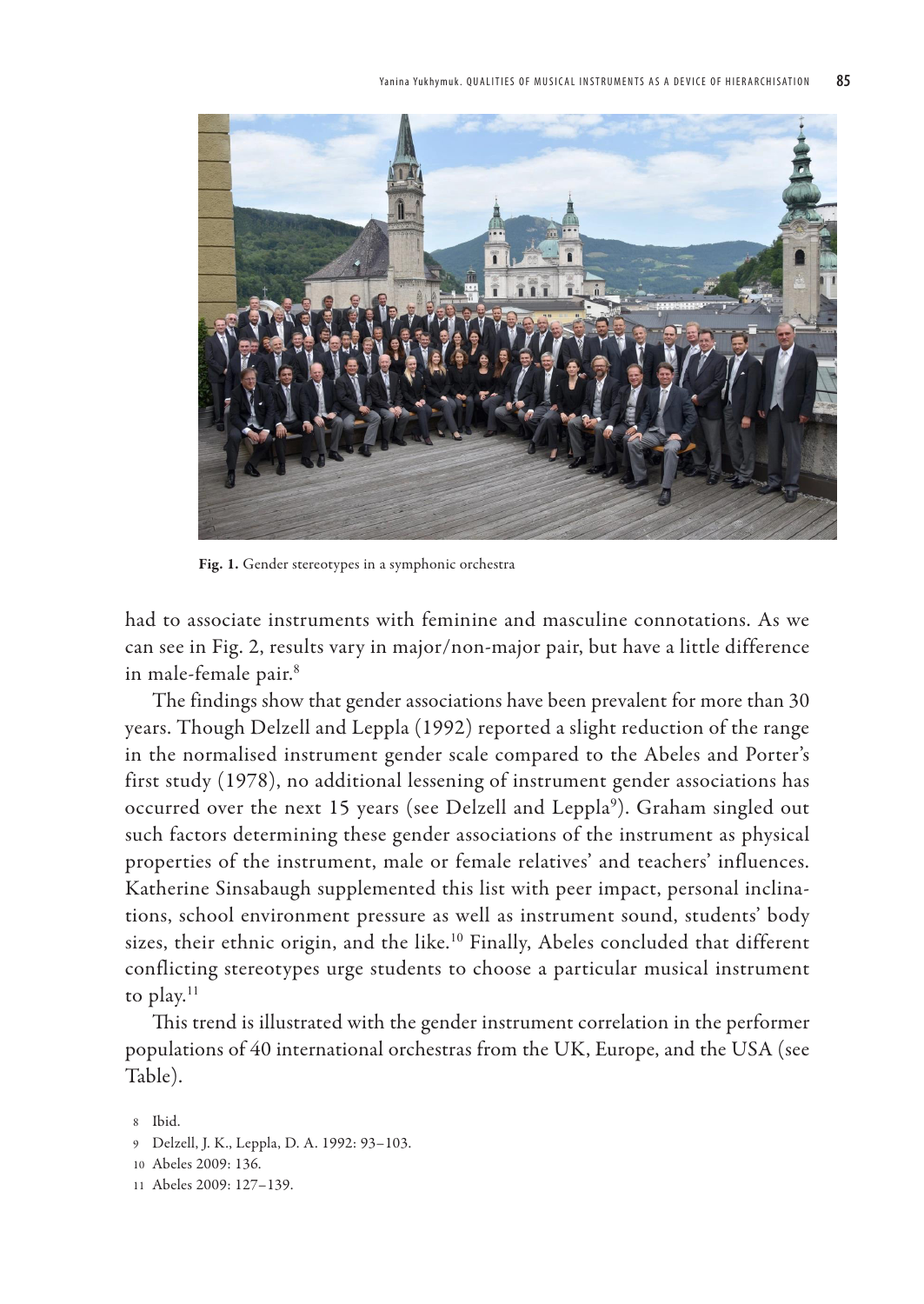

Fig. 2. Survey by Harold F. Abeles and Susan Y. Porter

|  |  | Table. Performer population structure of 40 international orchestras (from Abeles) |  |  |  |  |  |  |  |
|--|--|------------------------------------------------------------------------------------|--|--|--|--|--|--|--|
|--|--|------------------------------------------------------------------------------------|--|--|--|--|--|--|--|

| Instrument         | Total n | Male $(\%)$ | Female $(\%)$ | <b>Bias</b>         | $\mathcal{P}$ | Diff. $(\%)$ |
|--------------------|---------|-------------|---------------|---------------------|---------------|--------------|
| 1st violin         | 585     | 48.55       | 51.75         | F                   | < 0.026       | 3.5          |
| 2nd violin         | 520     | 42.12       | 57.88         | F                   | < 0.012       | 15.76        |
| All violins        | 1.105   | 45.25       | 54.50         | $\Gamma$            | < 0.000       | 9.00         |
| Viola              | 422     | 53.79       | 46.21         | M                   | < 0.012       | 7.58         |
| Cello              | 350     | 58.06       | 41.94         | M                   | < 0.015       | 16.12        |
| Double bass        | 254     | 80.70       | 19.30         | M                   | < 0.000       | 61.12        |
| Flute              | 135     | 43.00       | 57.00         | $\Gamma$<br>< 0.020 |               | 14.00        |
| Oboe               | 148     | 63.51       | 36.49         | M                   | < 0.001       | 27.02        |
| Clarinet           | 149     | 78.52       | 21.48         | M                   | < 0.000       | 57.04        |
| Bassoon            | 147     | 66.00       | 34.00         | M                   | < 0.000       | 32.00        |
| Horn               | 195     | 72.25       | 27.75         | M                   | < 0.000       | 44.50        |
| Trumpet            | 149     | 87.25       | 12.75         | M                   | < 0.000       | 74.50        |
| Trombone           | 127     | 87.40       | 12.6          | M                   | < 0.000       | 74.2         |
| Tuba               | 40      | 90.00       | 10.00         | M                   | < 0.000       | 80.00        |
| Tympani/percussion | 148     | 87.80       | 12.2          | M                   | < 0.000       | 75.60        |
| Harp               | 40      | 12.20       | 87.80         | $\Gamma$            | < 0.000       | 75.60        |
| Total              | 3.420   | 60.32       | 39.68         | M                   | < 0.0001      | 20.64        |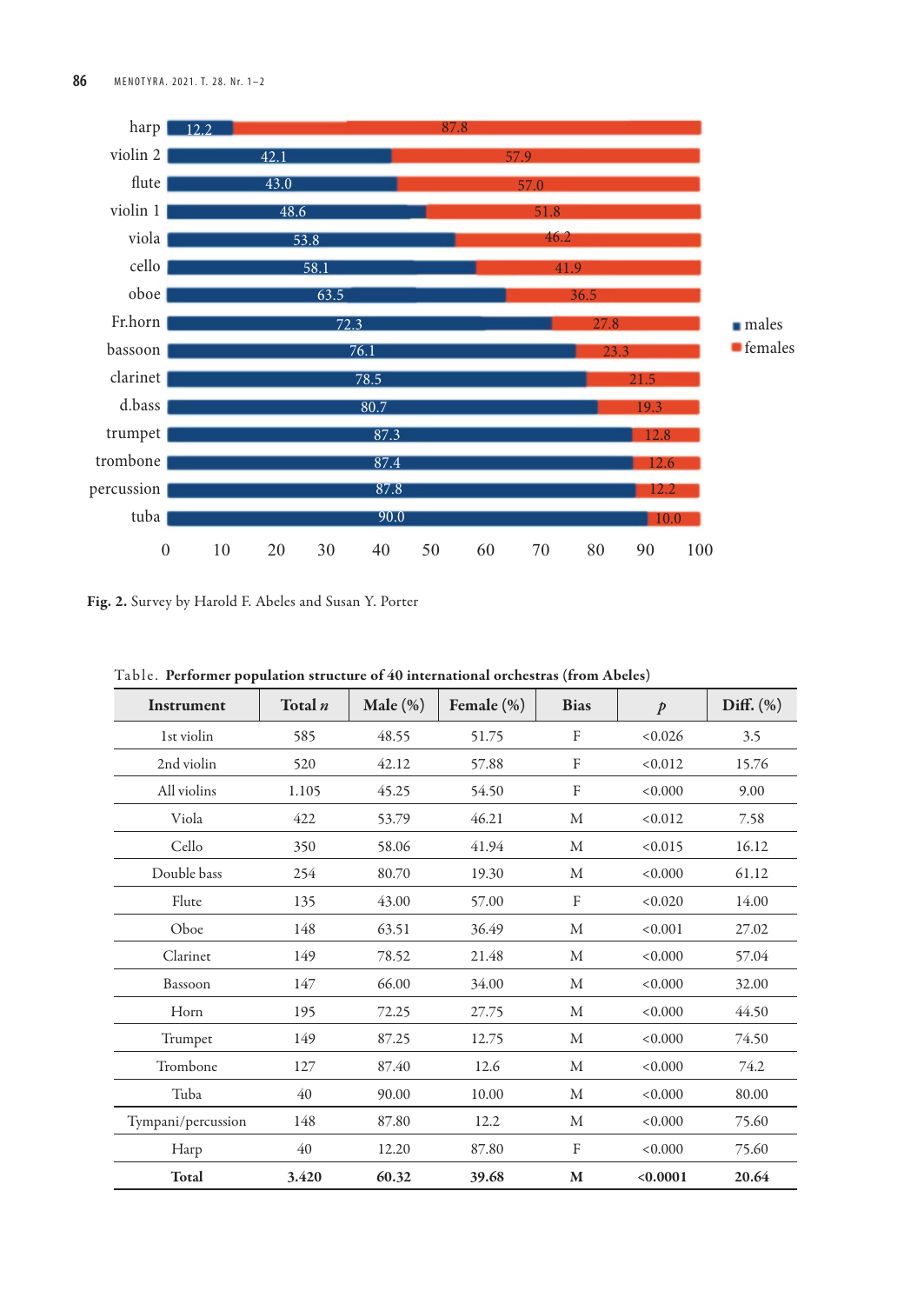Abeles<sup>12</sup> confirmed that factors of influence changed over the years and sometimes teachers had to correct stereotypes because they restrict students' participation in some aspects of musical education.

The voice and shape of the instrument does not always meet students' expectations as for their actual place and role in the music community hierarchy. This idea is strongly supported with the symphonic orchestra seating shown in Figure 3.<sup>13</sup>

Two basic families are differentiated here, namely the strings and the woodwinds with brass. Although the drums, the piano, the harp, and others are also included, the above-mentioned two are the main part of the complex musical organism. Let us focus on the most homogeneous group, the strings. They



Fig. 4. Symphonic orchestra seating chart

are of similar shapes, but of different timbres and functions. The differences in the shapes of the strings can be associated with age-related changes in the human body: a violin looks like a girl, a viola resembles a young woman, a cello is similar to a mature woman, and a double bass is approximate to an older woman (see Fig. 5).<sup>14</sup> Consequently, some writers use this aspect for the creation of special linkages between the character and their partner.

But a look at the functions of these instruments reveals a difference in musical perceptions. The double bass is given masculine qualities not because of its size (which is the reason the double bassists are predominantly male) or timbre, but because the rhythm of its musical part 'holds' on itself the entire orchestra, like a column holding a beam or a balcony. Following this analogy, it is possible to continue the associative series determining the place of a particular instrument in the hierarchy by their importance, where the violins have the place at the top.

Creating certain stereotypes through associations, musicians have historically formed not only a specific conceptual apparatus but also subtle and complex mechanisms of representation. That is why some writers use this theme for creating special

<sup>12</sup> Abeles 2009: 137.

<sup>13</sup> https://stanworthmusic.com/2018/01/13/orchestral-instruments-games/ [accessed 2021 March 16]

<sup>14</sup> http://eurekalovelove.blogspot.com/2014/01/life-music-instrument-storage-violin.html [accessed 2021 March 16]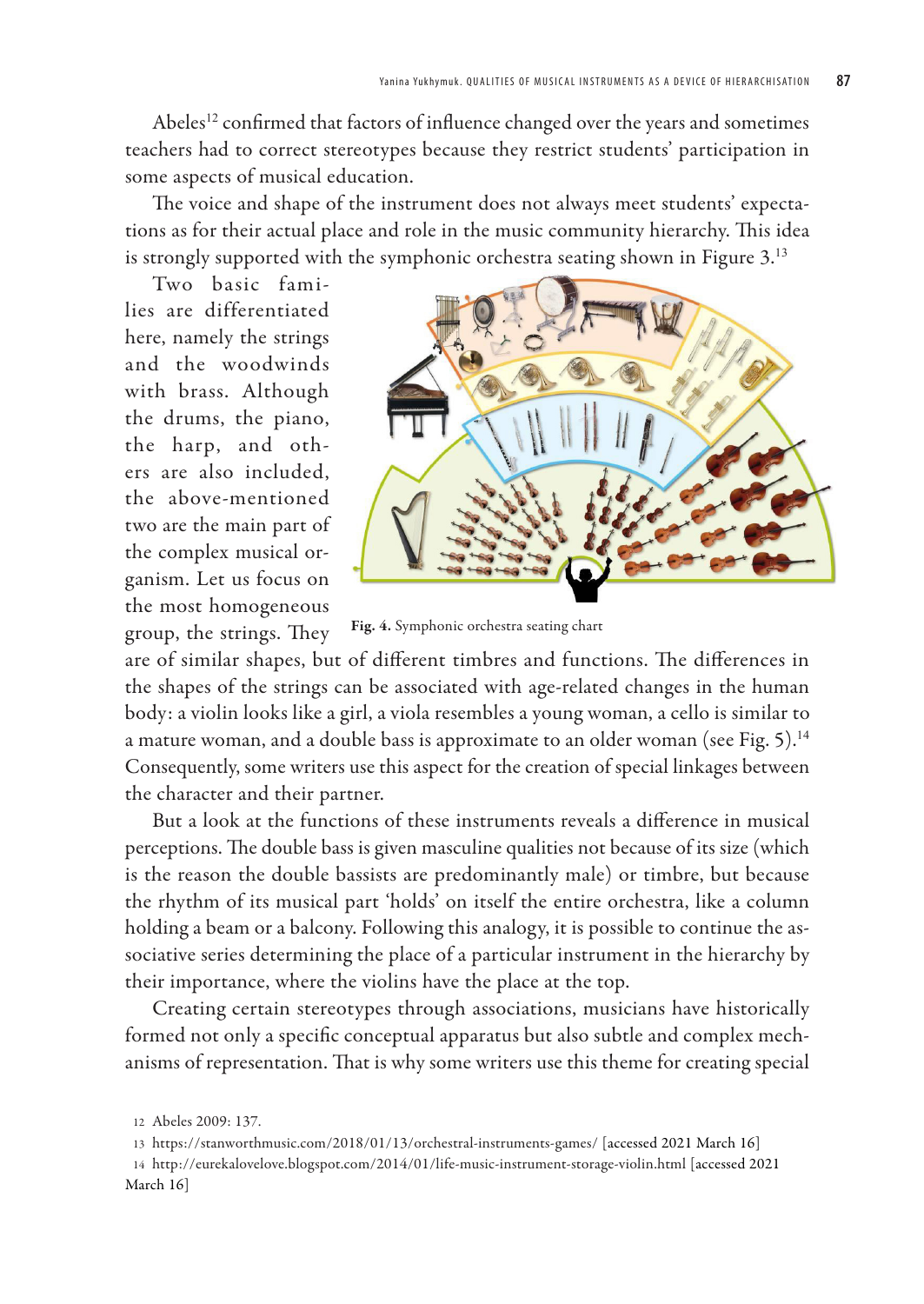

Fig. 5. The strings family

links between the characters and their partners.

In his novel *The Quiet Girl*, Peter Høeg demonstrates a contradictory and complex relationship between Kasper Krone and his beloved woman by choosing a violin for the protagonist. The shape of the violin is a reminder of Stine's mental suffering: a reflection of their destructive relationship, the last straw of which is

physical violence (as Krone demonstrates it in prison). Being angry at himself for losing his chance to accomplish his destiny in a relationship with the perfect beloved woman reduces the status of an academic musician to that of a clown and relegates him to a secondary role in the universe. By addressing the supreme power of Almighty and turning to the string theory, Høeg suggests his personal view of the music as the means of moving through space and time.

The violinist-clown can hear people in the tonality of the music he knows. All these imaginative people are expected to be played by an academic ensemble, which testifies to the connections of these imaginative people with society. Kaspar's music is comparable to J. S. Bach's sonatas and partitas for violin solo (BWV 1001–1006).<sup>15</sup> He is an outcast, so his music, despite its great significance, is isolated and self-contained. The musician's reflections on the influence of the music by the great composer are actually a metaphor because the music he performs is used by modern musicians as a demonstration of the mastery of technical skills and their combination with artistic creativity. This is why his words about the possibilities of Bach's music can be interpreted as his attempts to change, to rebuild his relationship with his wife, and to return to society as a complete and developed individual.

The appearance of a girl who absorbs sounds thus creating silence is not only a reference to the Great Nothing but also an obscure clue that is central to the narrative. This is because the girl is not just a silencer for the vibrations of sound: she is a conductor who, at the end of the novel, makes a strange face. This act reminds a musician that conductors express their feelings differently, but an ordinary reader just receives a 'post-modernist aftertaste'.

<sup>15</sup> Bach, J. S. Violin Partita No. 2 in D minor, BWV 1004: Chaconne.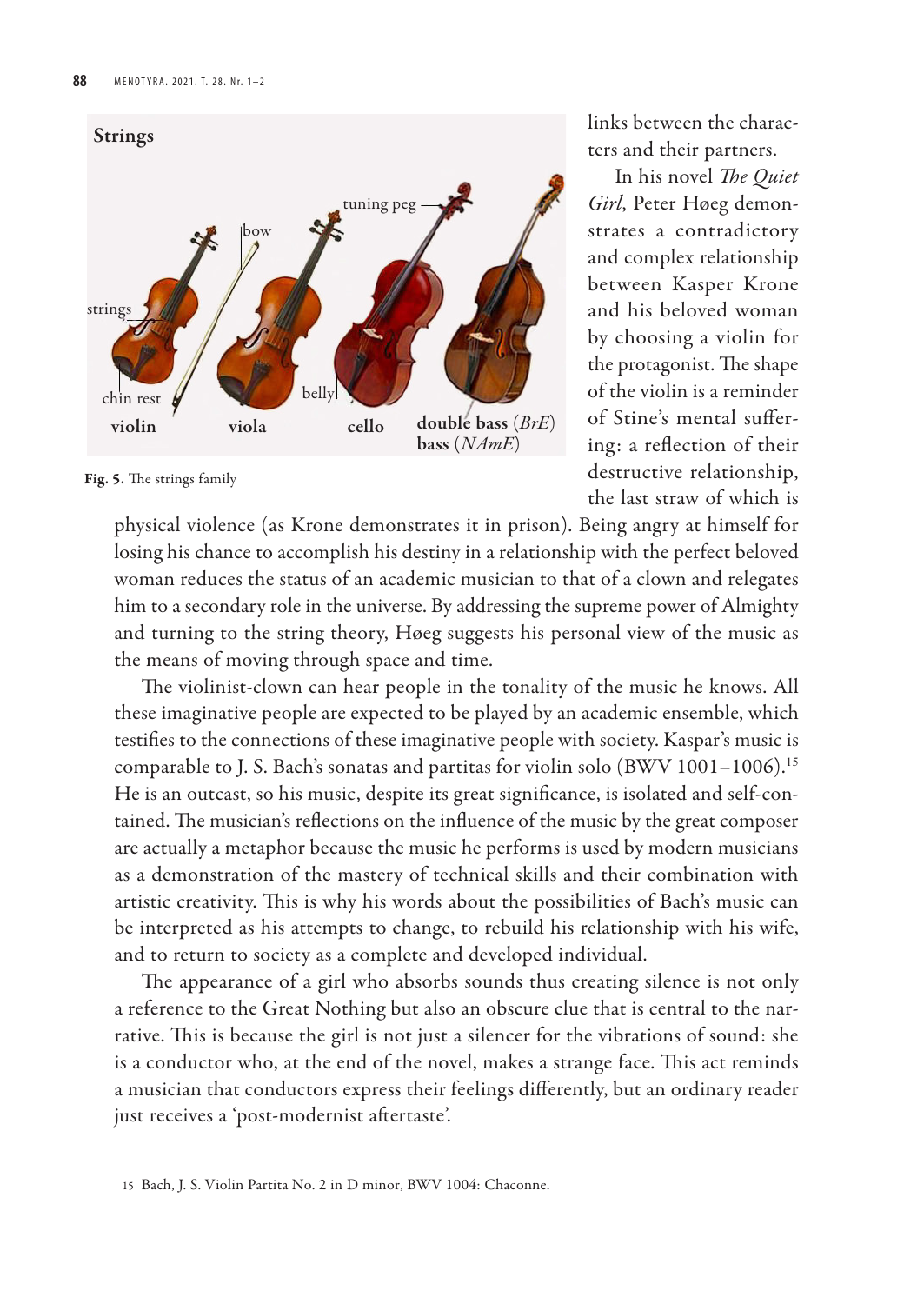Vladimir Orlov's novel *Danilov, the Violist*<sup>16</sup> has a different concept. Continuing the tradition of the image of the 'little man', the central figure in Nikolai Gogol's novels, Orlov reveals the difference between musicians, creative people, and the audience the music is played to. The crucial difference between the violist and his colleagues lies in his origin. To tell the difference between a violist and a violinist is as difficult as to distinguish between a semi-demon and an ordinary human. Danilov's semi-demonic origin and position in the musical community are similar to those of the viola in the orchestra. This instrument is seldom able of showing its potential in solo as it is caught between the solo violins and the cellos that support them.

The unbelievable theft of the legendary musical instrument ruins Danilov's life. He cannot identify himself without Albani's viola. However, the worst thing is the possible cancellation of the concert where he has to solo in Pereslegin's symphony. Missing this chance is equivalent to a suicide for the little nobody, the one the violist identifies himself with. This background transforms an adult fairy-tale into a real drama in Russian style, and the main character must choose which half of his nature, demonic or human, is stronger. Complicated personal relationships increase the suffering, but, after finding the instrument, Vladimir becomes himself again and chooses the human side with all its joys and sorrows.

In the novel, there is not only the dramatic line but also the development of the ideas of Quietism propagated by the violinist Nikolay Zemskii. Specifically interpreted by the violinist, the ideas of this philosophical trend become fatal to a colleague who commits suicide. Referring to John Cage's composition 4' 33",<sup>17</sup> where the musician is required to 'perform' the silence while the audience is the one who creates the unique work, the emphasis falls on the depth of the metaphor about the musician's dependence on the recipient. In this work, silence is meaningful and independent of the conductor's actions. It is an act of interaction of the musician's inner world with the response of the dominating public.

Although the cello is not the most popular instrument, but its soft and deep timber has big power and influence in Jose Saramago's novel *Death with Interruptions*. The power of Death's feelings towards music makes her forget her primary responsibilities at the first sounds of J. S. Bach's Suite.<sup>18</sup> This is a typical allusion on the soloist's interaction with the audience which is characterised with the erroneous and unreturned feeling of their unity. Since the soloist is highly concentrated on the unity with music but not with the audience (as it happens in Høeg's novel). Saramago emphasises the fact that, combined with a wholehearted and inspired performance, even the cellist's average

<sup>16</sup> It was initially assumed that Orlov based his character on the famous Russian violist Yuri Bashmet. However, the novel was published before Bashmet became known and the author said in an interview that the character was based on Vladimir Grot, his friend violist.

<sup>17</sup> Cage, J. 4' 33".

<sup>18</sup> Bach, J. S. Cello Suite No. 6 in D major, BWV 1012: Prelude.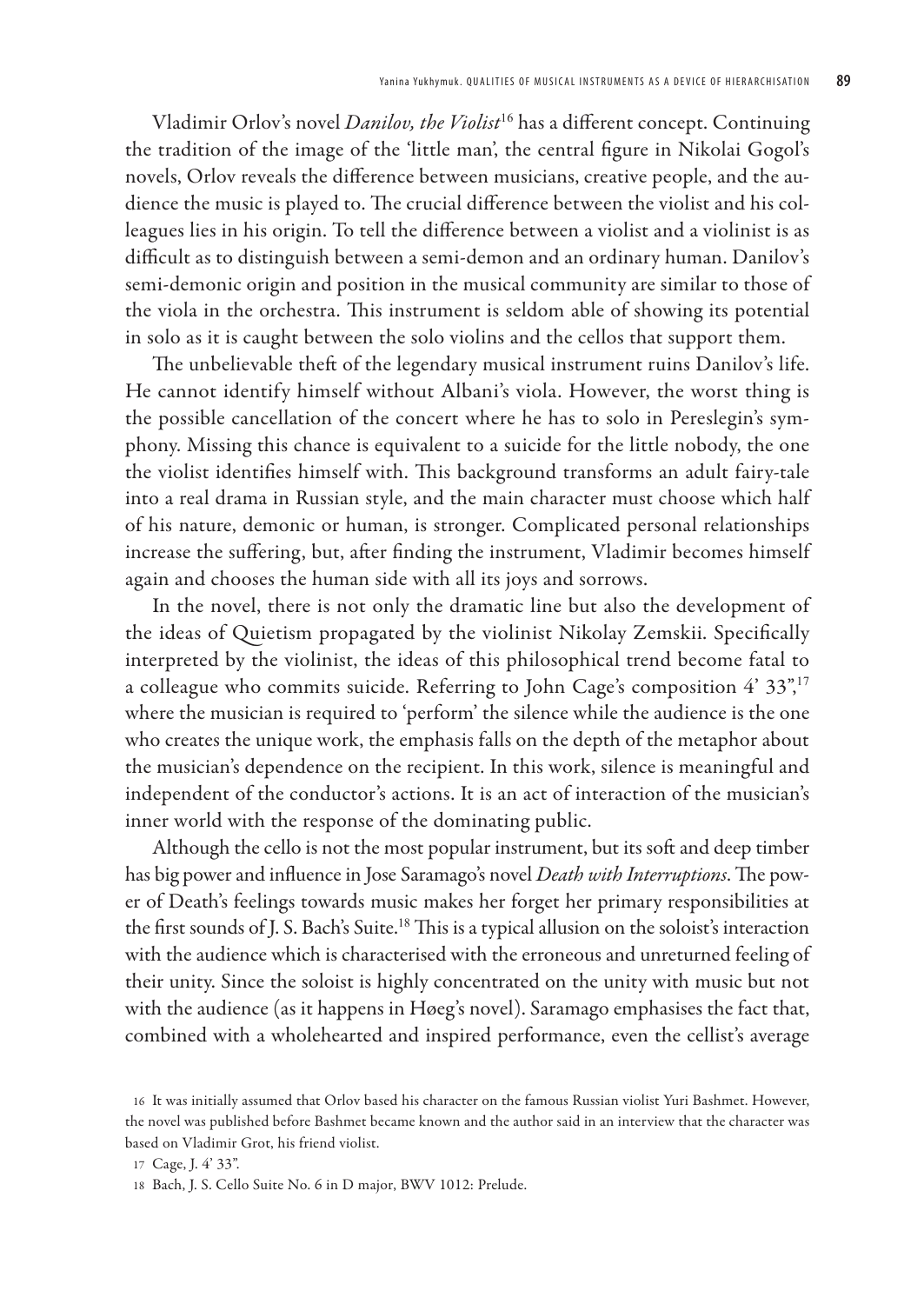musical skills can touch Death and make miracles. In such a way, the link between the characters and the phenomena they symbolize is created.

Meanwhile, Patrick Süskind discovers a great injustice in the musical community in his play *The Double Bass*. In contrast to the aforementioned novels, where the musicians suffer because of the loss of their identity (*The Quiet Girl*, *Danilov, the Violist*) or are simply scared of something (*Death with Interruptions*), Süskind describes painful affection triggered by the numerous psychological traumas the musician had experienced. The complexes of the unnamed protagonist affect his self-esteem. They make it difficult for him to concentre on his advantages and realise that without him (as the orchestra unit) no academic or jazz ensemble can exist, because without the rhythm of the double bass all the orchestra performers lose their unity.

The depressed double bassist is a reminder of the contemporary problem of professional burnout of an undervalued worker. He sees the depth of the gap between himself and those who have the opportunity to choose their occupation as they are less immersed in their psychological problems, and, for their specialties, there are many more possibilities. It is reflected in the fact that there are only two musical works<sup>19</sup> for his instrument and the voice of his beloved Sarah where they will not be disturbed by other instruments. The metaphor is very informative for musicians, as the combination of such heterogeneous parts as a double bass and a soprano underscores the differences and social distance between the characters.

Declaring readiness to commit a crime may seem comical to the reader, but it is the development of the drama of the 'little man' that has increased proportionately to the size of the instrument.<sup>20</sup> On the part of the author of *Perfume*, this may be the key to understanding the motives of the crime and, in a way, to his acquittal.

All the above leads us to agree with Henry Wadsworth Longfellow's words, 'Music is the universal language for all mankind'.<sup>21</sup> So, the reason a child may have chosen a musical profession is not as important as the consequences of their choice, which significantly influences their future life, as it places them in a certain system of signs and a professional community.

The writers mentioned above used both associations and connotation with a new context for the reader. Peter Høeg, Vladimir Orlov, Jose Saramago, and Patrick Süskind opened the doors to the mysterious world of music where every detail matters. This kind of fiction has become popular because values have changed: not material things, but a unique experience and vivid impressions have become the most precious things in modern life. That is why biopics have revived in new forms. And

20 Comparing a viola to a double bass.

21 Quoted from: Henry Wadsworth Longfellow. Outre-mer: A Pilgrimage Beyond the Sea, p. 202, in: https:// archive.org/details/outremerapilgri01longgoog/page/n212/mode/2up [cited 2021 March 6]

<sup>19</sup> Bottesini, G. Aria for soprano and double bass. Tutto che il mondo serra. The opus is one of two pieces for this unusual duet.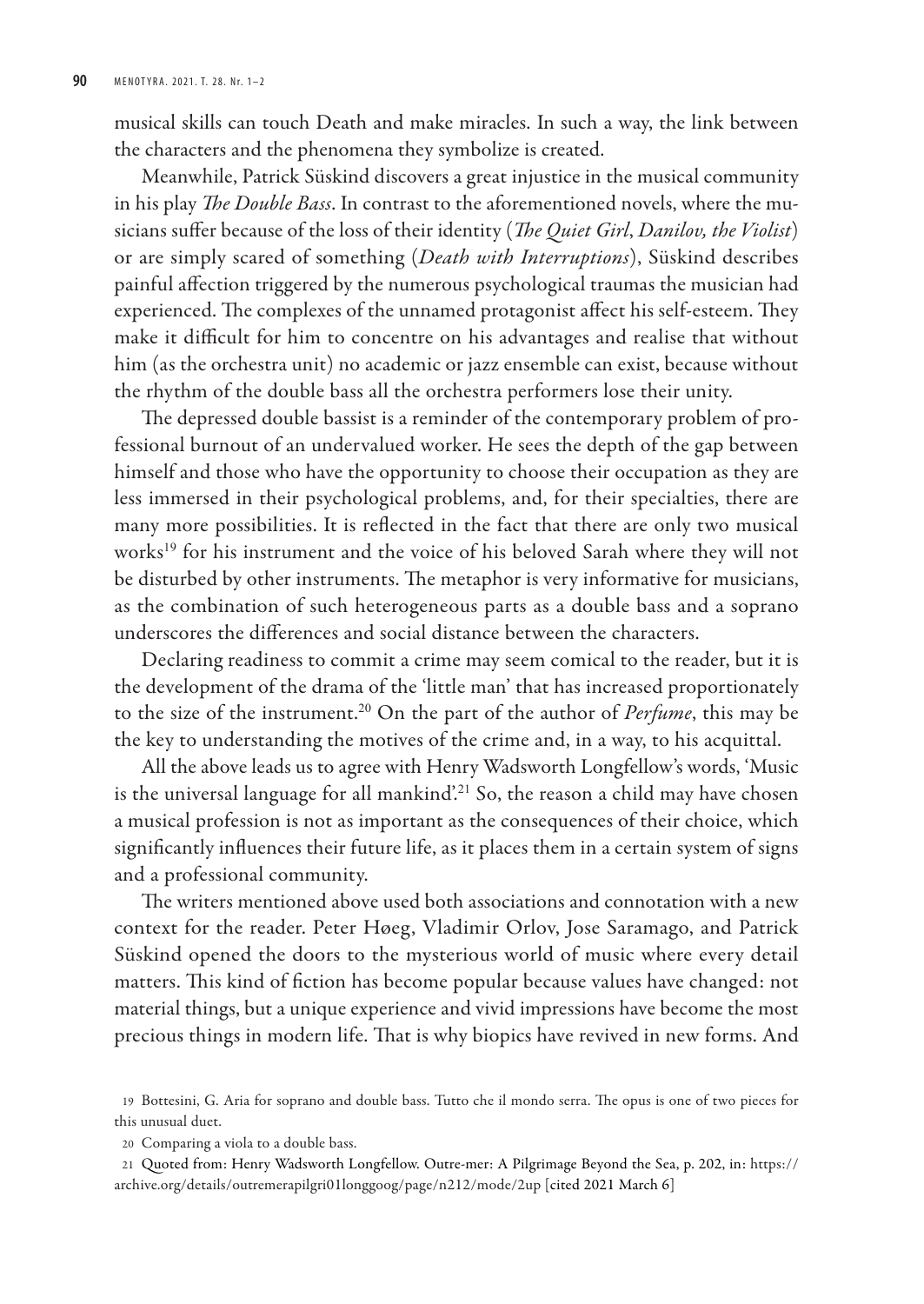who knows, maybe books will become one of the many factors that form not just stereotypes but a deep understanding of musical instruments in the orchestra score.

> Received 9 April 2021 Accepted 3 May 2021

#### Bibliography

1. Abeles H. Are musical instrument gender associations changing? *Journal of Research in Music Education*. 2009. 57.

2. Abeles, H. F.; Porter, S. Y. The gender-stereotyping of musical instruments. *Journal of Research in Music Education*. 1978. 26(2).

3. Dahlhaus, C. *The Idea of Absolute Music*. Translation and introduction by R. Lustig. The University of Chicago Press, 1989.

4. Redell, M. The Underlying Sexism of Playing an Instrument. Womens Media Center. https://www.womensmediacenter.com/fbomb/the-underlying-sexism-of-playing-an-instrument [cited 2021 March 16].

5. Delzell, J. K.; Leppla, D. A. Gender association of musical instruments and preferences of fourth-grade students for selected instruments. *Journal of Research in Music Education*. 1992. 40.

6. Griswold, P. A.; Chroback, D. A. Associations of Music Instruments and Occupations by Gender and Major April 1981 Journal of Research in Music Education. *Journal of Research in Music Education*. 1981. 29(1).

7. Hallam, S. Sex differences in the factors which predict musical attainment in school aged students. *Bulletin of the Council for Research in Music Education*. 2004. 161/16.

8. Hallam, S. How important is practising as a predictor of learning outcomes in instrumental music? In S. D. Lipscomb, R. Ashley, R. O. Gjerdingen, P. Webster. *Proceedings of the 8th International Conference on Music Perception and Cognition*. Evanston, USA: Northwestern University, 2004.

9. Hartmann, E. F. (2021). *Musical Image and Musical Hermeneutics: a possible tool for creative Piano (Music) teaching*. MUSICA HODIE, 19. https://doi.org/10.5216/mh.v19.58976 (Original work published September 17, 2019) https://doi.org/10.5216/mh.v19.58976 (Original work published September 17, 2019)

10. Høeg, P. *The Quiet Girl*. Farrar Straus Giroux, 2007.

11. How blind auditions help orchestras to eliminate gender bias. https://www.theguardian.com/women-in-leadership/2013/oct/14/blind-auditions-orchestras-gender-bias [cited 2021 April 16].

12. Longfellow, H. W. *Outre-mer: A Pilgrimage Beyond the Sea*. W. D. Ticknor & Company, 1848. Europe. 374 pages. https://archive.org/details/outremerapilgri01longgoog/page/n22/mode/2up [cited 2021 March 16].

13. Nayeri F. When an Orchestra Was No Place for a Woman. https://www.nytimes.com/2019/12/23/arts/ music/women-vienna-philharmonic.html [cited 2021 March 16].

14. Orlov, V. *Danilov, the Violist: A novel*. W. Morrow, 1987.

15. Pederson, S. Defining the Term Absolute Music Historically. *Music and Letters* 90(2). Oxford University Press, 2009.

16. Pederson, S. *Absolute music*. *German Aesthetics: Fundamental Concepts from Baumgarten to Adorno*. London, Bloomsbury Academic, 2016.

17. Redell, M. The Underlying Sexism of Playing an Instrument. https://www.womensmediacenter.com/ fbomb/the-underlying-sexism-of-playing-an-instrument [cited 2021 March 16].

18. Saramago, J. *Death with Interruptions*. Mariner Books, 2009.

19. Sergeant, D. C.; Himonides, E. Orchestrated Sex: The Representation of Male and Female Musicians in World-Class Symphony Orchestras. https://www.ncbi.nlm.nih.gov/pmc/articles/PMC6706874/ [cited 2021 March 16].

20. Süskind, P. *The Double Bass*. Hamish Hamilton Ltd., 1987.